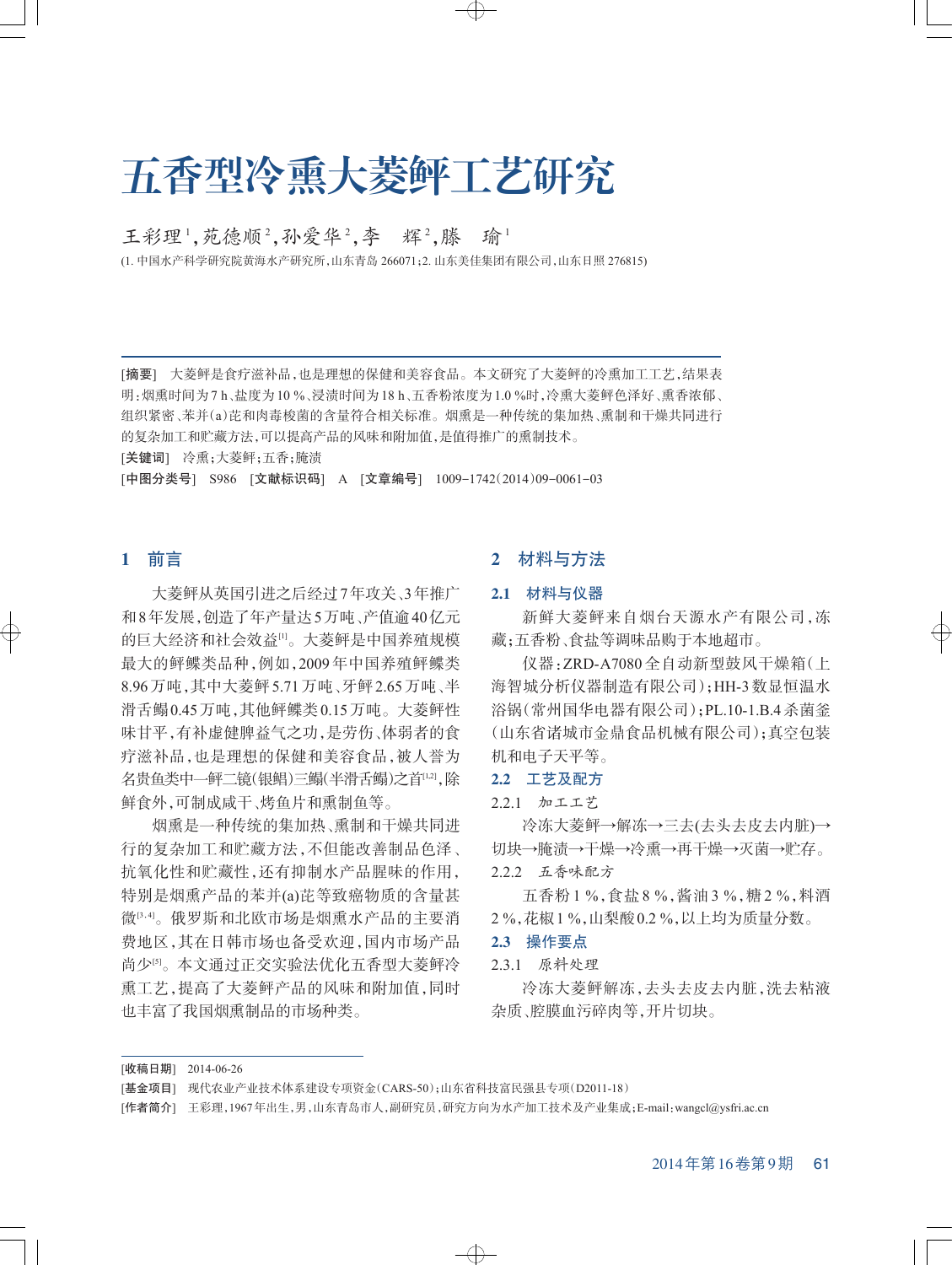#### 2.3.2 湿法腌渍

将鱼块轻放入五香调味液中浸渍,选择浸渍液 配比:鱼片∶液=10∶7,浸渍时间为 17~20 h,温度为 3 ℃,经常翻动使渗透均匀。

2.3.3 干燥

鱼片肉面朝上在风干机里干燥2.5 h,设定温度 为17 ℃。

2.3.4 冷熏

熏材采用树酯少的优质硬木——枣木,冷熏室 规格为长×宽=2.9 m×3.4 m,发烟 3 处,设定温度为 20 ℃,烟熏7 h,静置1 h。

2.3.5 再干燥

将烟熏大菱鲆鱼块放入风干机内,鼓风80 ℃进 行干燥。

2.3.6 杀菌贮藏

真空包装后放入杀菌釜内高压杀菌,常温 贮存。

## 2.4 风味评价

风味评价由本专业10名科研人员根据个人喜 好,对产品的滋味、气味、色泽和组织等方面进行评 价,评分等级为0~25分,风味评价标准见表1。

#### 表1 五香味冷熏大菱鲆的风味评价

#### Table 1 The flavor evaluation of spices-smoked

*Scophthalmus maximus*

| 因素 | 25    | 15    | 5     |       |
|----|-------|-------|-------|-------|
| 滋味 | 浓郁    | 重     | 淡     | 无味    |
| 气味 | 悠长    | 长     | 短     | 无味    |
| 组织 | 有咬劲   | 强     | 软     | 糜烂    |
| 色泽 | 酱黄/均匀 | 深/无光泽 | 浅/无光泽 | 暗/无光泽 |

#### 2.5 安全检测

根 据《食 品 中 苯 并 (a) 芘 的 测 定》(GB/T 5009.27—2003)⑹和《食品卫生微生物学检验 肉毒 梭菌及肉毒毒素检验》(GB/T 4789.12—2003)四中的 方法分别对苯并(a)芘(BAP)、肉毒芽孢杆菌和肉毒 毒素进行检测。

## 3 结果与讨论

#### 3.1 冷熏工艺参数的确定

在单因素实验的基础上采用正交实验,以对冷 熏大菱鲆品质影响最大的4个因素烟熏时间(*A*)、食

盐浓度(*B*)、浸渍时间(*C*)和五香粉浓度(*D*)为因素选 取3个水平(见表2和表3),按L,(3<sup>4</sup>)正交表设计9组 实验进行风味评价,通过得分确定冷熏大菱鲆工艺 参数的最佳条件。

# 表2 因素水平表 Table 2 The level of factors

| 因素                    | 烟熏时间 | 食盐浓度   | 浸渍时间 | 五香粉浓度          |
|-----------------------|------|--------|------|----------------|
|                       | A/h  | $B$ /% | C/h  | $D\frac{9}{6}$ |
|                       | 3.0  | 10.0   | 16   | 0.5            |
| $\mathcal{D}_{\cdot}$ | 5.0  | 8.0    | 18   | 1.0            |
|                       | 7.0  | 6.0    | 20   | 1.5            |

#### 表3 L9(34 )正交设计及结果

#### Table 3 The orthogonal design and result

| 序号               | 烟熏时间<br>$\boldsymbol{A}$ | 食盐<br>浓度B      | 浸渍时间<br>$\overline{C}$ | 五香粉浓度<br>D     | 评价 |
|------------------|--------------------------|----------------|------------------------|----------------|----|
| 1                | 1                        | 1              | 1                      | 1              | 88 |
| $\overline{2}$   |                          | $\overline{2}$ | $\overline{2}$         | $\overline{2}$ | 89 |
| $\overline{3}$   |                          | 3              | 3                      | 3              | 83 |
| $\overline{4}$   | $\overline{2}$           |                | $\overline{2}$         | 3              | 85 |
| 5                | $\overline{2}$           | $\overline{2}$ | 3                      |                | 83 |
| 6                | $\overline{2}$           | 3              |                        | $\overline{2}$ | 86 |
| $\overline{7}$   | 3                        | 1              | 3                      | $\overline{2}$ | 97 |
| 8                | 3                        | $\overline{2}$ |                        | 3              | 89 |
| 9                | 3                        | 3              | $\overline{2}$         |                | 91 |
| k <sub>1</sub>   | 86.7                     | 90.0           | 87.7                   | 87.3           |    |
| k <sub>2</sub>   | 84.7                     | 87.0           | 88.3                   | 90.7           |    |
| $k_3$            | 92.3                     | 86.7           | 87.7                   | 85.7           |    |
| $\boldsymbol{R}$ | 7.7                      | 3.3            | 0.7                    | 5.0            |    |

注:*k*1、*k*2和*k*3为每个因素各个水平下的指标总和;*R*为极差。

由表 3 极差 *R* 判断可知,各因素对五香味冷熏 大菱鲆风味影响的因素主次关系是*A* > *D* > *B* > *C*。 根据各均值确定的最适合条件为*A*3、*B*1、*C*2和*D*2, 即烟熏时间为 7 h,盐浓度为 10 %,浸渍时间为 18 h,五香粉浓度为1.0 %。

#### 3.2 冷熏过程中的安全检测

苯并(a)芘和肉毒梭菌是熏烤食品中的主要污 染源,冷熏鱼比热熏鱼的含量少得多,本实验中没 有 检 测 到 肉 毒 梭 菌 ,监 测 到 的 苯 并 (a) 芘 含 量 < 0.1 μg/kg,远低于GB 2762—2012<sup>⊠</sup>规定的熏 制鱼苯并(a)芘含量≤5 μg/kg的限量标准。

#### 3.3 质量评价

 $\oplus$ 

冷熏大菱鲆的质量标准如表4所示。